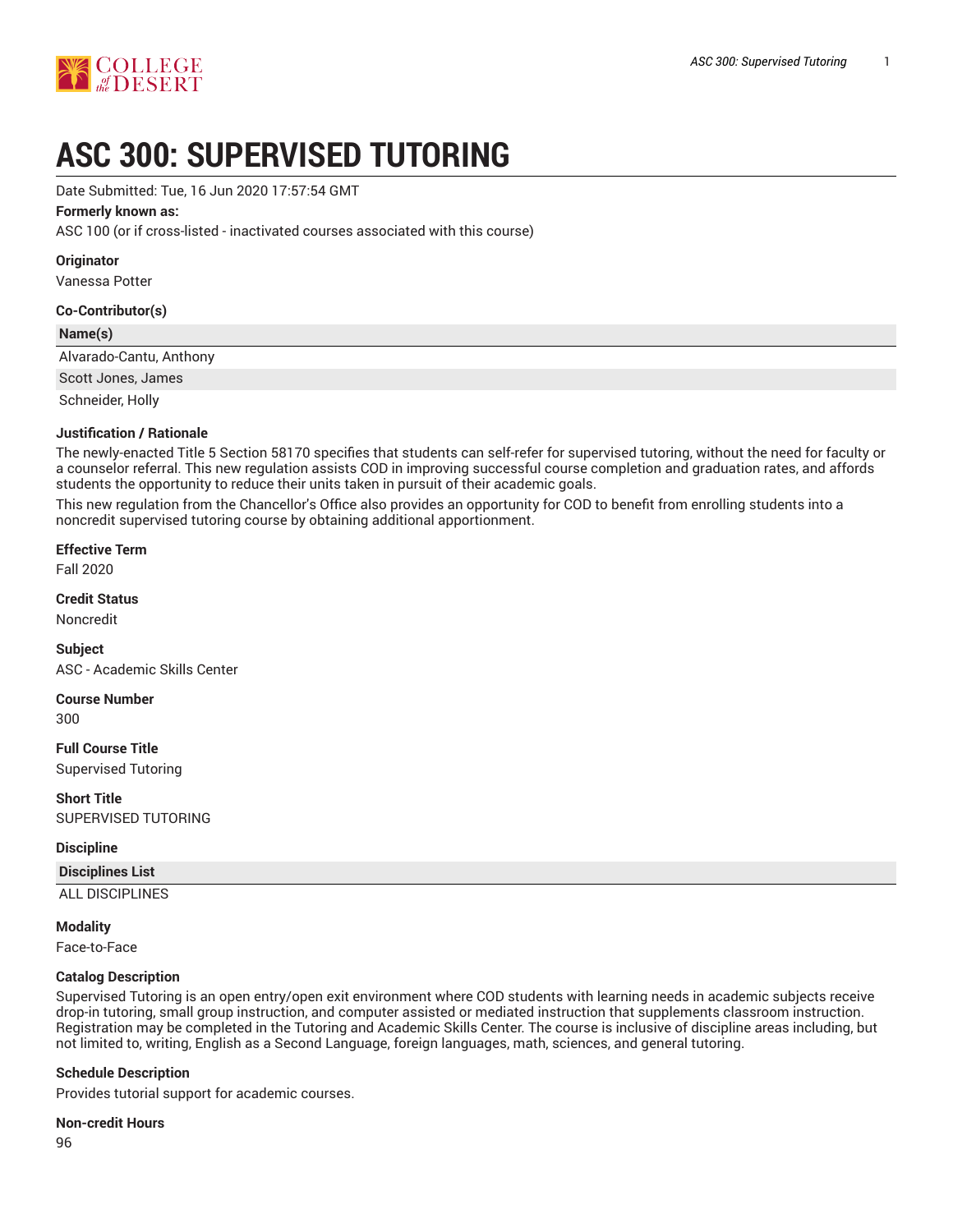

**In-class Hours** 96

**Out-of-class Hours** 0

**Total Course Units**

0 **Total Semester Hours** 96

**Override Description**

Noncredit

**Class Size Maximum**

100

## **Course Content**

- 1. Academic course material interpretation.
- 2. Study strategies.
- 3. When applicable, computer-related strategies.

## **Course Objectives**

|             | <b>Objectives</b>                                                          |
|-------------|----------------------------------------------------------------------------|
| Obiective 1 | Identify a learning need and articulate how to address that need.          |
| Objective 2 | Describe strategies for improving study, test-taking, and learning skills. |

# **Student Learning Outcomes**

|                               | Upon satisfactory completion of this course, students will be able to: |                                                                                                                                                                                                                                                                                |                           |  |  |
|-------------------------------|------------------------------------------------------------------------|--------------------------------------------------------------------------------------------------------------------------------------------------------------------------------------------------------------------------------------------------------------------------------|---------------------------|--|--|
| Outcome 1                     | Develop and explain techniques for improving their academic skills.    |                                                                                                                                                                                                                                                                                |                           |  |  |
| <b>Methods of Instruction</b> |                                                                        |                                                                                                                                                                                                                                                                                |                           |  |  |
| <b>Method</b>                 |                                                                        | Please provide a description or examples of how each instructional<br>method will be used in this course.                                                                                                                                                                      |                           |  |  |
| Laboratory                    |                                                                        | a) Via peer tutoring, explanation and demonstration of specific course<br>material to enhance a student's academic skills, as determined by the<br>student.<br>b) Provided through explanation and demonstration of course material,<br>on an individual or small group basis. |                           |  |  |
| <b>Methods of Evaluation</b>  |                                                                        |                                                                                                                                                                                                                                                                                |                           |  |  |
| <b>Method</b>                 |                                                                        | Please provide a description or examples of how                                                                                                                                                                                                                                | <b>Type of Assignment</b> |  |  |

|                                    | each evaluation method will be used in this course.                                                                                                                                                                                                                                                                                                                                                                                                                                                                    |               |
|------------------------------------|------------------------------------------------------------------------------------------------------------------------------------------------------------------------------------------------------------------------------------------------------------------------------------------------------------------------------------------------------------------------------------------------------------------------------------------------------------------------------------------------------------------------|---------------|
| Student participation/contribution | The method of evaluation for ASC-300 will be the<br>total hours accrued in a term by a student for<br>supervised tutoring. The total hours a student<br>spent on supervised tutoring will be validated<br>at the end of each academic term by a Tutoring<br>Academic and Skills Center faculty coordinator and<br>will be based on attendance records, completion of<br>tutoring, student usage tracking of tutoring services<br>and programs, and other methods of evaluation<br>approved by the Chancellor's office. | In Class Only |

## **Assignments**

#### **Other In-class Assignments**

• Students will attend drop in tutoring in which tutors use Socratic methods, scaffolding techniques, and learning partnerships to help students master study skills, critical thinking skills, and course specific knowledge and skills.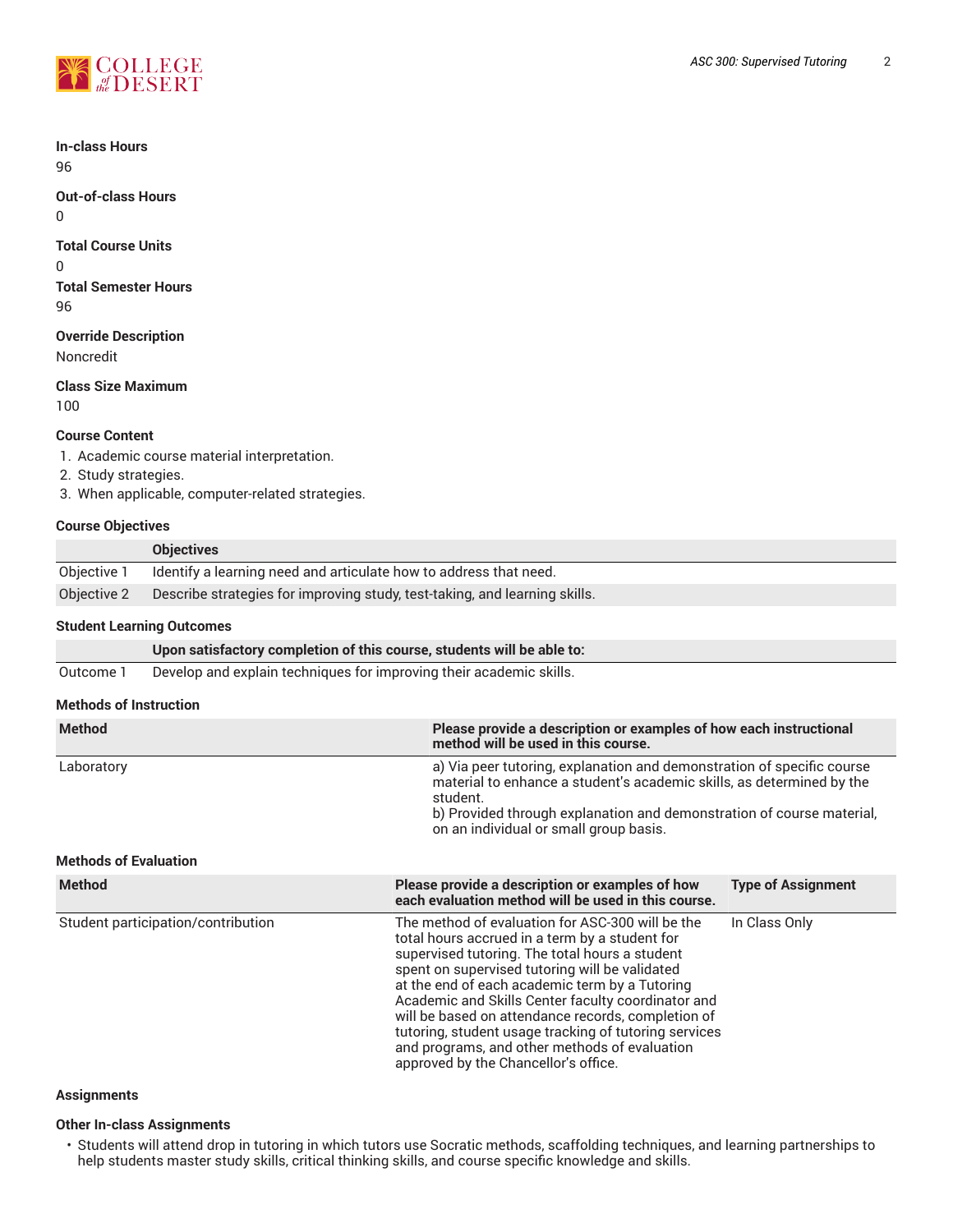

- Students will attend small group tutoring sessions in which tutors guide students in responding to course specific assignments.
- Tutors will refer students to computer assisted or mediated instruction for remediation is specific content areas.

# **Grade Methods**

Pass/No Pass Only

# **MIS Course Data**

**CIP Code** 32.0101 - Basic Skills and Developmental/Remedial Education, General.

**TOP Code** 493009 - Supervised Tutoring

**SAM Code** E - Non-Occupational

**Basic Skills Status** Basic Skills

**Prior College Level** Not applicable

**Cooperative Work Experience** Not a Coop Course

**Course Classification Status** Non-Enhanced Funding

**Approved Special Class** Not special class

**Noncredit Category** Elem/Secondary Basic Skills

**Funding Agency Category** Not Applicable

**Program Status** Stand-alone

**Transfer Status** Not transferable

**General Education Status** Not applicable

**Support Course Status** Course is not a support course

**Special Characteristics Code Descriptor** Learning Assistance

**Allow Audit** No

**Repeatability** Yes

**Repeatability Limit** NC